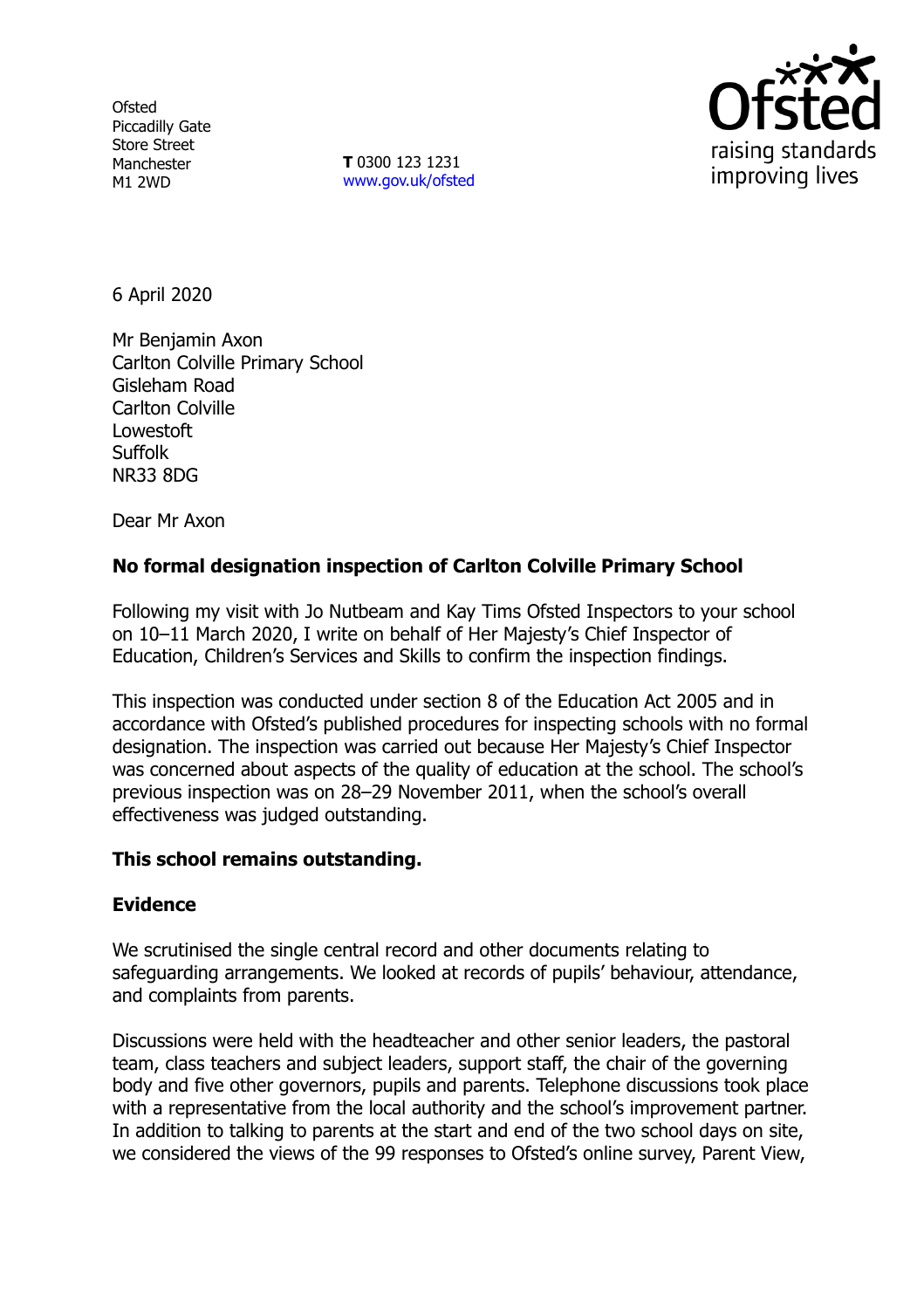

the comments from three parents who wrote to us during and after the on-site inspection, and the 158 responses to the school's survey in November 2019.

We looked in detail at the quality of education in reading, writing, mathematics, science and music. Lessons were visited, curriculum plans and policies discussed with subject leaders and teachers, and pupils' work scrutinised.

## **Context**

The school was judged outstanding in its most recent inspection, in 2011. The headteacher joined the school in 2017. The chair of governors is the same as at the previous inspection.

There are 448 pupils on roll, including children attending the nursery each morning. There are two classes for each year group from Reception to Year 6. Most pupils are of White British heritage. Most pupils who join in Reception stay until the end of Year 6.

The proportion of pupils known to be eligible for pupil premium funding is lower than the national average. The proportion of pupils with special educational needs and/or disabilities (SEND) is in line with the national average for those with an education, health and care plan; and below average for those identified for special educational needs support. Increasingly, pupils are identified with SEND relating to speech, language and communication needs.

There is a breakfast club from 7.45am each day. The after-school club runs until 6pm.

## **Main findings**

As a result of this inspection, there is no change to Ofsted's judgement of the school's overall effectiveness. The school remains outstanding.

The arrangements for safeguarding pupils remain effective. The required employment checks are carried out and recorded appropriately. There are three designated leaders for safeguarding pupils and they make sure that staff are well informed about their responsibilities to keep pupils safe. The pastoral team plays an important part in making sure that pupils' well-being has high priority and that concerns are addressed quickly and appropriately.

When asked to describe their lessons, pupils told us that learning is fun, interesting and that teachers have lots of things to tell them. We saw pupils enjoying the activities and talking enthusiastically with one another about what they were doing. Pupils are very articulate and knowledgeable. Being able to make connections between different things that they have learned is something that pupils of all ages are really good at. They get on with their work without any fuss.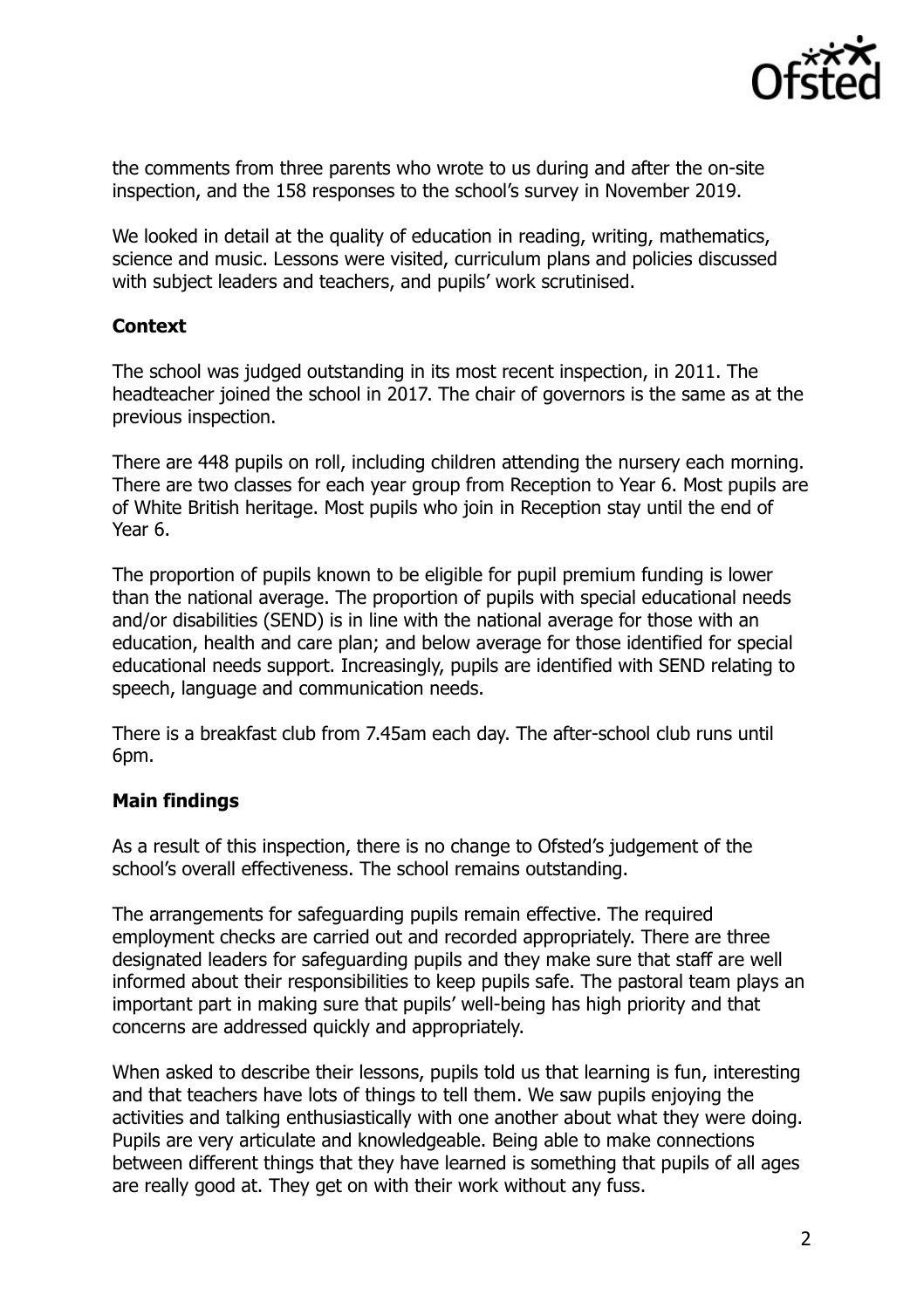

Most parents that we met or who responded to Parent View are very positive about the work of school staff. Some parents raised concerns about pupils' behaviour, access to clubs and activities, how well their children are doing, not knowing what their children are learning or how well they are doing, and/or that their concerns are not dealt with properly. Although the concerns generally mirror those in a survey carried out by leaders in November 2019, the evidence that we gathered does not match the extent of the concerns raised on Parent View. We spoke with many parents and their views were almost completely positive.

It is true that, about 18 months ago, the behaviour of a few pupils was causing concern. This is no longer the case. Pupils' behaviour is managed well. Leaders took action quickly to adapt the behaviour policy and the curriculum to respond to the changing needs of the pupils. We talked to lots of pupils and they told us that poor behaviour is rare and usually involves minor disagreements, which are sorted out quickly.

We found that staff are very quick to identify when pupils find things difficult in their school work or their personal lives. The inclusion team, which consists of the assistant headteacher, the special educational needs coordinator and pastoral leader, plays a significant part in giving pupils the support they need at the right time to keep on track. Pupils of all abilities benefit from the good work of the team. Teachers see the team as critical in keeping pupils focused on learning in class as best they can. The needs of pupils with social, emotional and mental health needs are particularly well supported. Support to parents incudes workshops, such as the one on mental health which took place during the inspection, attended by 47 parents.

Of the 17 parents of children with SEND who responded to Parent View, just over half said that their children do not get the support they need to succeed. This view was not common among the parents who we spoke to. Observing pupils with SEND in class and at play, speaking to some about their work and experiences, and looking more broadly at the academic and personal development of pupils with SEND, we found that they achieve well over time from their individual starting points.

Regarding parents not getting their concerns dealt with properly, the headteacher and other senior leaders records complaints appropriately and keep in touch with parents to check if issues reoccur. Many parents told us that staff are available, approachable and respond quickly to concerns.

It is not clear why parents feel uninformed. Staff are available to talk to parents at the beginning and end of each day, and at the start and end of each morning for the Nursery. The website, newsletters and electronic communications with parents provide a lot of information about events, clubs, activities and what pupils are learning.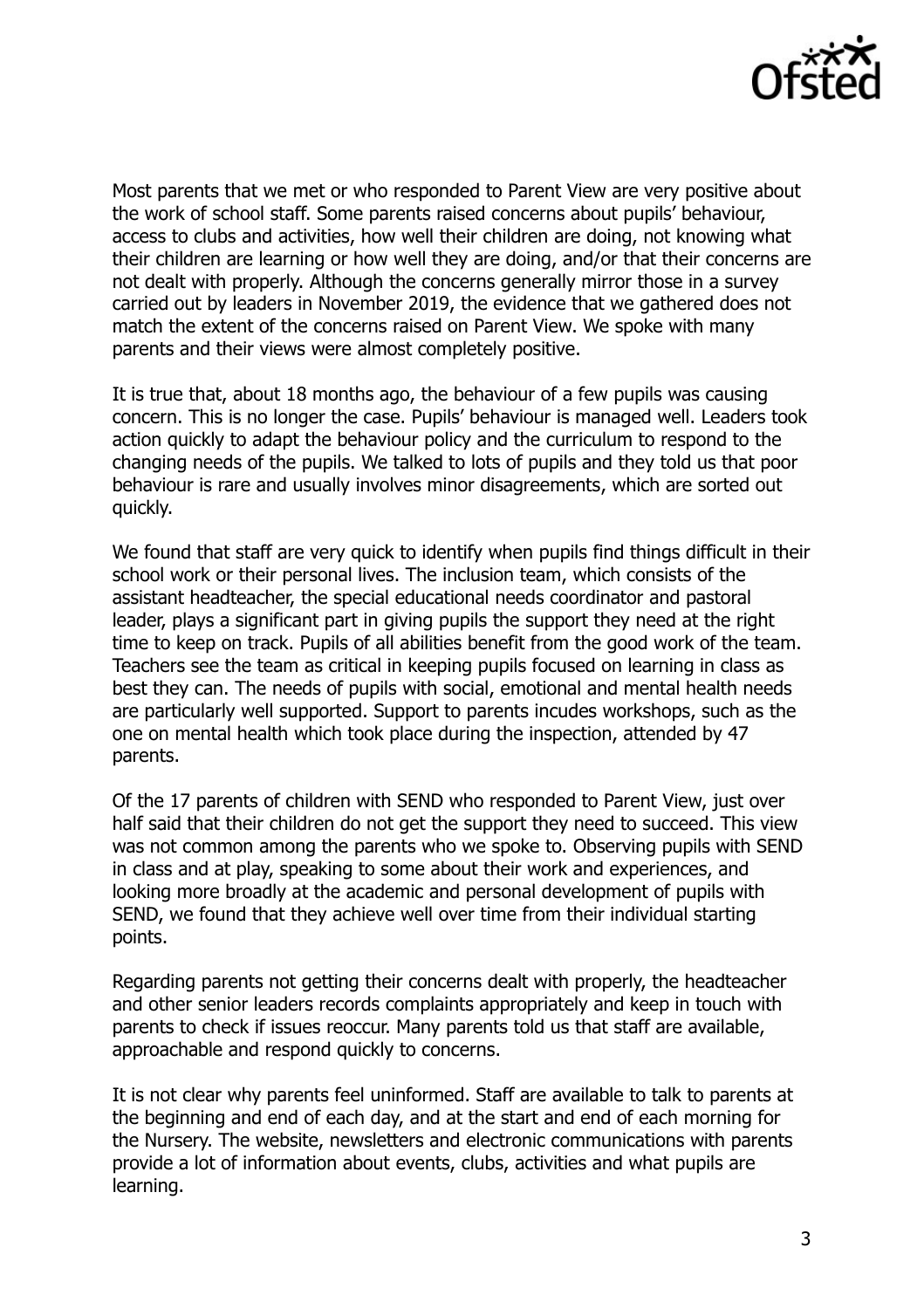

The curriculum is of high quality. Traditionally, pupils of all abilities and needs achieve well as they move from one year to the next. Last year, there was a dip in writing results for pupils at the end of Year 6, which has been addressed successfully. There are good opportunities for pupils to write, whatever the lesson or the topic. Pupils enjoy writing from an early age and the ability to write is very much linked to the curriculum for reading and spelling for all year groups. There are lots of books at the right level for pupils to read unaided, for pleasure and for study. Pupils read fluently and with expression, including those who find reading difficult or who are just learning to read. When planning lessons, whatever the subject, teachers are very good at matching the reading and writing to pupils' skills and interests.

Activities in class are designed well to give experiences that are meaningful and that will stand pupils in good stead when they go to high school. Having opportunities that they might not otherwise get is an important consideration when staff plan what pupils will learn and experience. Learning to play the pennywhistle, going to the Houses of Parliament and residential trips are but a few of the opportunities available.

The headteacher and deputy headteacher have, for some time, driven curriculum development successfully, providing strong strategic leadership, and knowing how far and how fast to make changes. They have very clear views about what pupils should learn and be able to do at each point in each school year. The quality of their leadership is understated, they just get on with it. Governors keep a close check on leaders' work and challenge well when needed, as was the case when the behaviour management policy and practice needed updating and when standards in writing declined in 2019. Subject leaders have very high expectations of what pupils will achieve, are highly motivated and take their responsibilities very seriously. They have the time and support to develop their expertise and to make sure that the curriculum is taught well.

Most staff have worked at the school for some time and been closely involved in curriculum developments over several years. They have a good understanding of the curriculum, and how to plan and teach effectively in all subjects. For teachers new to the school, including those new to the profession, the curriculum structure, systems and plans help them to teach subjects well right from the start. Staff are confident, and work together very closely and supportively. There are many opportunities to share practice, attend training and gain experience.

## **External support**

The headteacher and deputy headteacher are outward-looking in their approach to school improvement and encourage staff to follow their lead. Whether new to roles and responsibilities or well-established professionals, staff make good use of